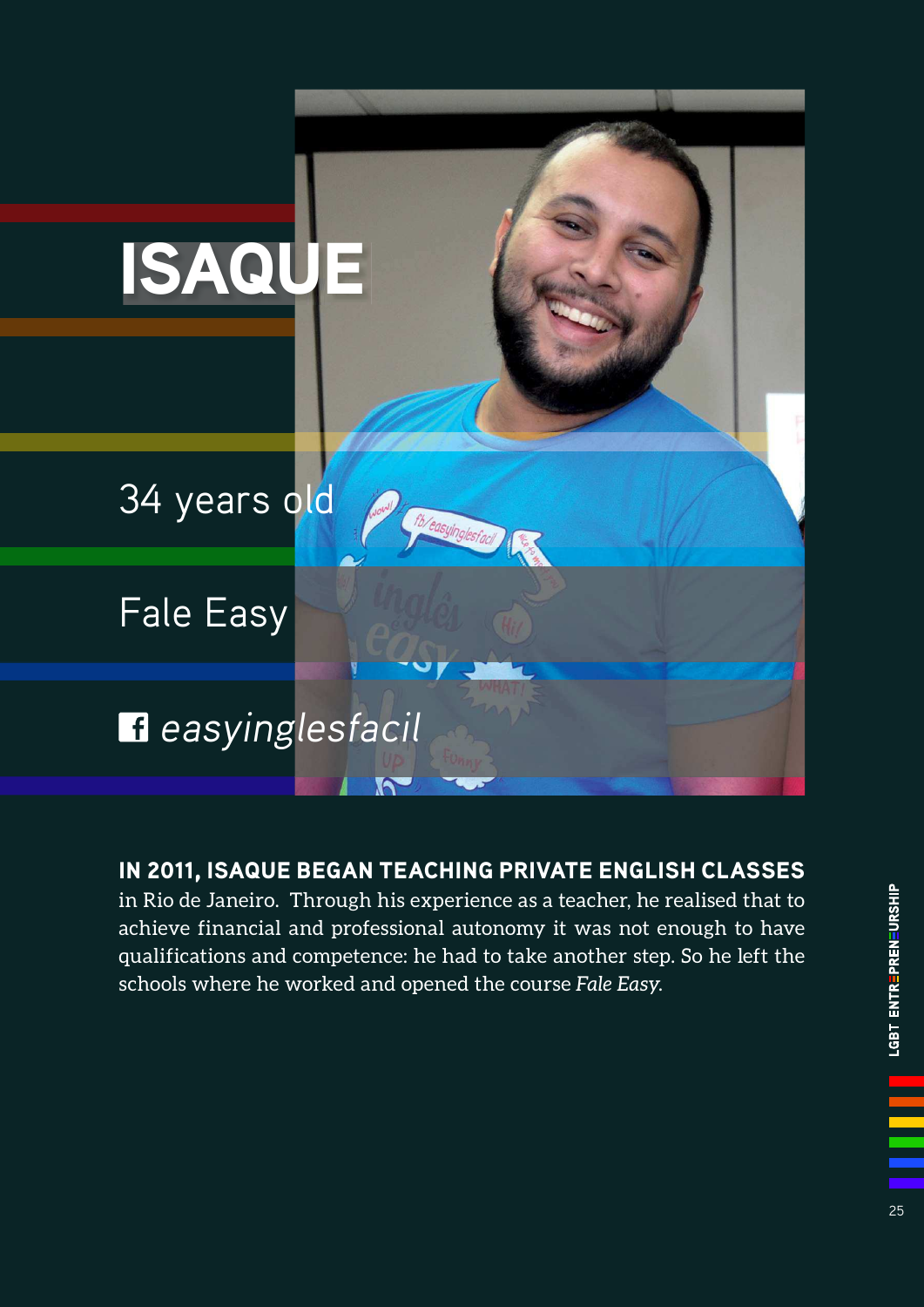## FROM PREJUDICE TO FINANCIAL INDEPENDENCE

Openly gay since he was 16, Isaque suffered prejudice and discrimination because of his sexual orientation during his childhood and adolescence and when applying for jobs in language schools. However, since he became self-employed, he has not experienced any problems because of his sexual orientation. He believes that the fact that he is cisgender and not effeminate exposes him to fewer risks of homophobia.

Moreover, since gaining financial independence, he no longer feels prejudice within his family, even though they are conservative and evangelical. Quite the contrary, this independence not only gave him more freedom and acceptance, but also allowed him to help his family financially. He emphasizes:

*"When you have financial independence, when you no longer depend [on your family] for anything, for us, gays, LGBTs in general, the relationship becomes easier, they have nothing to go against".* 

## "NOW I CAN DO MY WORK WITH PROFICIENCY"

In 2015, Isaque enrolled in the first class of Micro Rainbow Brazil's entrepreneurship course in the hope of developing the business he had dreamed so much about. Before the course he ran his company very intuitively, without systematic control of its finances. Completing the business plan and learning the course material enabled him to better organise his company's finances and more efficiently monitor its expenses and cash flow, which were previously unknown. He is now able to better plan his spending and investments and separate the management of personal and business expenses:

*"Before, I had a hard time organising my finances to pay the basic bills, and nowadays it goes smoothly. [...] Today I have two bank accounts, one for personal use and one for my company, which is something I've learned from the course".*

In fact, Isaque says that the greatest lesson he learned on the course was how to make a proper financial plan. This enabled him not only to organise the finances of *Fale Easy*, but also to invest in his own company. While he did not necessarily increase his company's profit, he did learn how, when and what he could spend. Consequently, two years after the course, he has managed to gain financial stability and achieve the dream of financing the purchase of a car and his own apartment. He says enthusiastically:

*"What the project did was to professionalise me. I already had qualifications [to teach], but now I can do my work with proficiency".*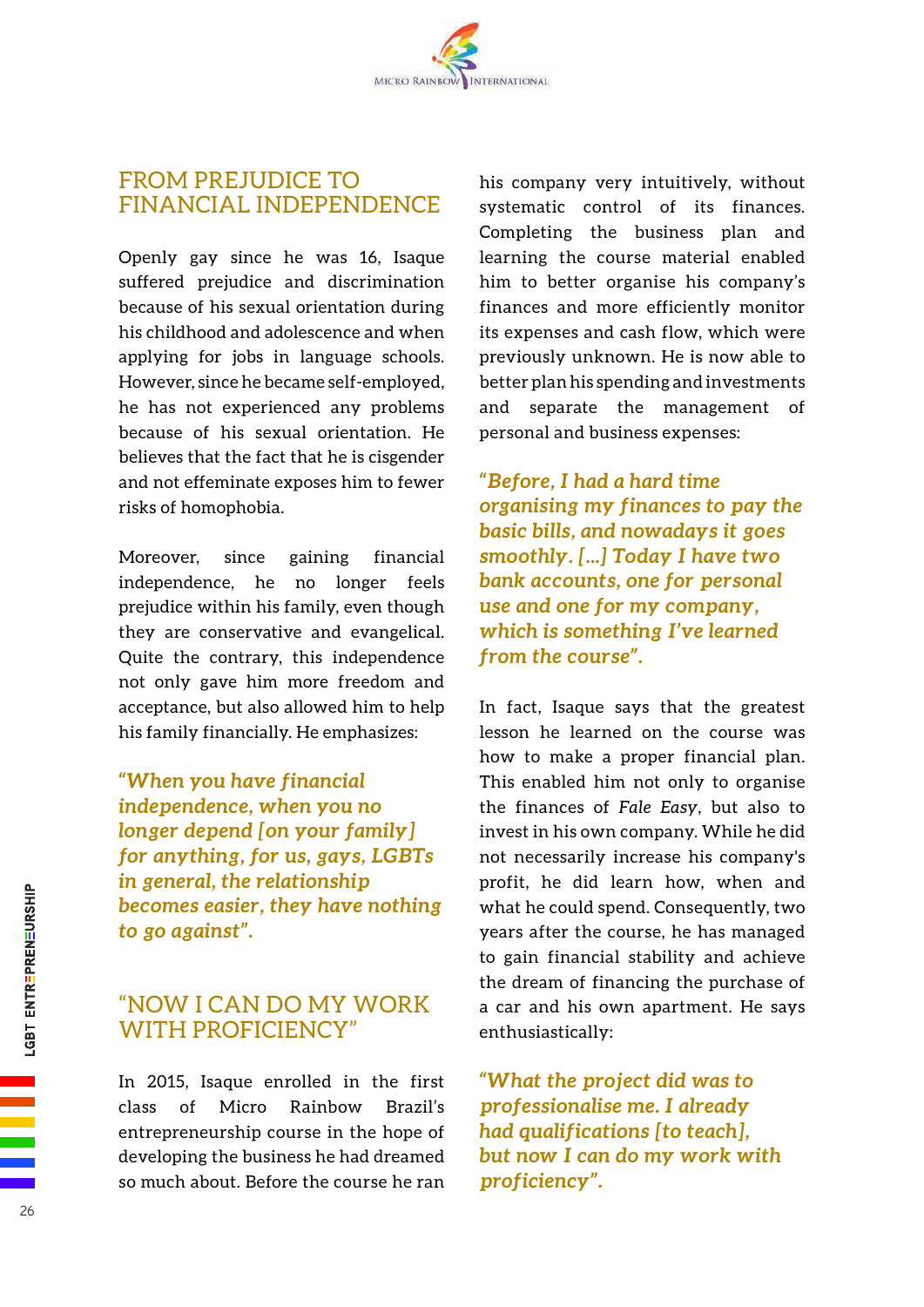## "IT'S POSSIBLE TO IMPROVE THE LIVES OF OTHER LGBT PEOPLE"

Isaque still wants to get his own office, since he currently teaches English at home. This goal, which once seemed impossible, now seems feasible in the medium-term. His experience with Micro Rainbow International broadened his horizons and sparked a desire to increase revenues and expand the business. He hopes to be able to change his legal status from individual micro entrepreneur (MEI) to Simples Nacional in the near future<sup>6</sup>. Being in contact with other LGBT people has also increased his awareness of the difficulties this community faces in entering the labour market, so he intends to hire other LGBT people, especially transvestites and transsexuals, when he expands his business.

Isaque emphasises that his participation in the project made him see his potential to pursue another profession. After finishing the course, he was elected by his peers to be a teaching assistant of the next class, in

order to help others develop their business plans. Isaque performed so well on the second course that the teacher invited him to continue being a teaching assistant on following courses. Also, Isaque together with another teaching assistant created an online registration platform of LGBT entrepreneurs, *Pink at Work* (learn more on page 28). He believes that his role as a teaching assistant has increased his empathy and solidarity with other LGBT people, allowing him not only to support other entrepreneurs and share his knowledge, but also to aspire to a future career as a coach. "*Now I am able to think beyond my own company, to the professional success of others, of my friends. Now I see that it's possible to improve the lives of other LGBT people*".

Isaque's story suggests that the entrepreneurship course helped him not only to plan and organise his own business, but also to achieve financial stability and economic prosperity. In addition, his case shows that being part of the Micro Rainbow Brazil Project encouraged participants to become positive role models for other LGBT people. This contributes to one of Micro Rainbow International's central objectives, which is to expand LGBT support networks and recognise the talents and potential of LGBT people.

<sup>6</sup> Unlike MEI, Simples Nacional is a taxation arrangement that allows successful micro and small businesses to have annual revenues of more than R\$60,000 and other advantages, such as hiring employees.